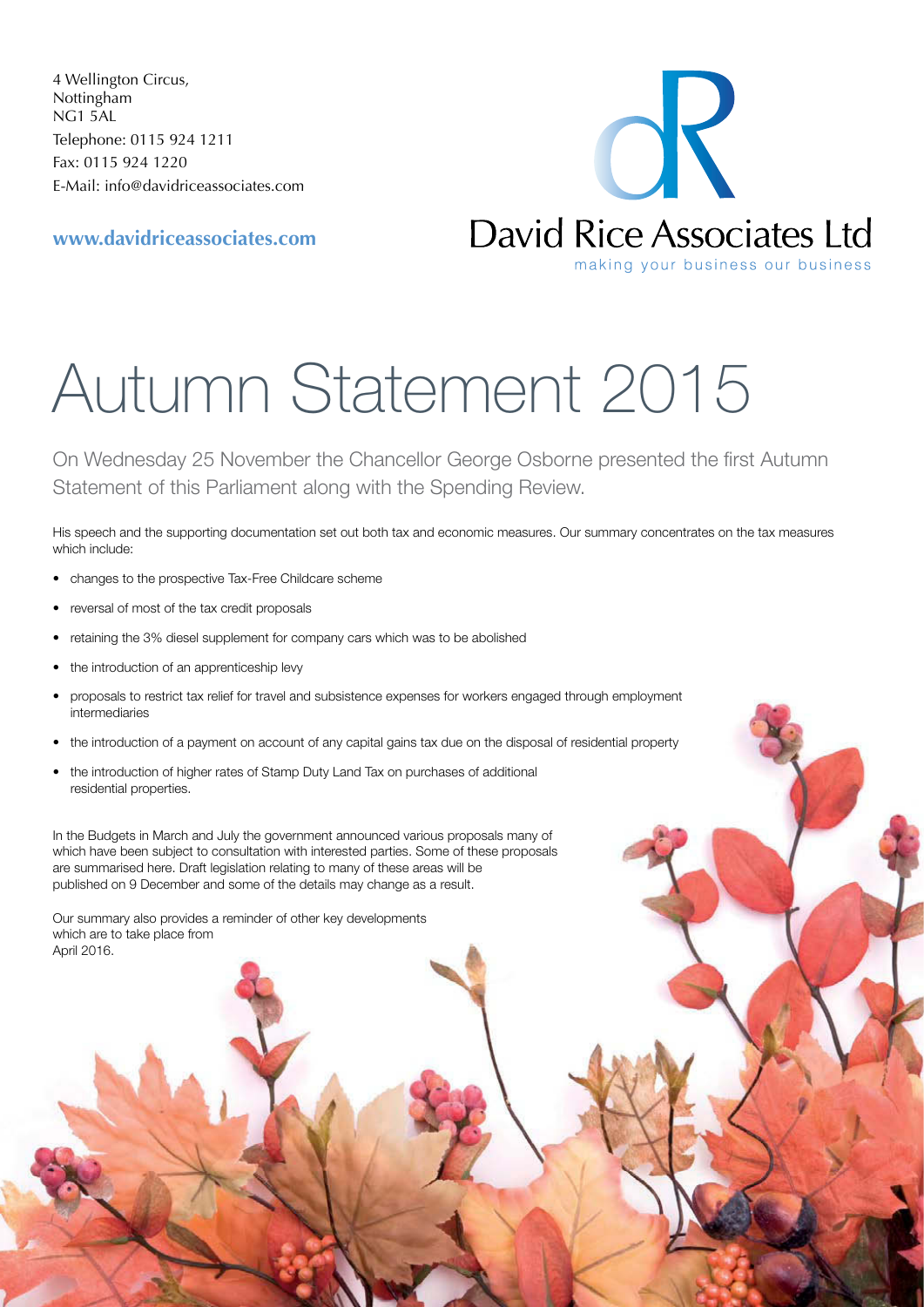# Personal Tax

# The personal allowance

For those born after 5 April 1938 the personal allowance is currently £10,600. Those born before 6 April 1938 have a slightly higher allowance. The Chancellor announced in the Summer Budget that the personal allowance will be increased to £11,000 for 2016/17 and to £11,200 in 2017/18.

The government has an objective to raise the personal allowance to £12,500 by the end of this Parliament.

Not everyone has the benefit of the full personal allowance. There is a reduction in the personal allowance for those with 'adjusted net income' over £100,000 which is £1 for every £2 of income above £100,000. So for 2015/16 there is no personal allowance where adjusted net income exceeds £121,200.

# Tax bands and rates

The basic rate of tax is currently 20%. The band of income taxable at this rate is £31,785 so that the threshold at which the 40% band applies is £42,385 for those who are entitled to the full basic personal allowance.

The Chancellor has previously announced that the basic rate limit will be increased to £32,000 for 2016/17 and to £32,400 for 2017/18.

The higher rate threshold will therefore rise to £43,000 in 2016/17 and £43,600 in 2017/18 for those entitled to the full personal allowance.

The additional rate of tax of 45% remains payable on taxable income above £150,000.

# Taxation of savings income

Currently, some individuals qualify for a 0% starting rate of tax on savings income up to £5,000. The government has confirmed that the £5,000 band will be kept at the same level for 2016/17. The rate is not available if taxable non-savings income (broadly earnings, pensions, trading profits and property income) exceeds the starting rate limit.

The Chancellor announced in the March Budget that a Personal Savings Allowance would be introduced for income such as bank and building society interest from 6 April 2016.

The Personal Savings Allowance will apply for up to £1,000 of a basic rate taxpayer's savings income, and up to £500 of a higher rate taxpayer's savings income each year. The Personal Savings Allowance will not be available for additional rate taxpayers.

#### **Comment**

The current 0% starting rate does not apply to many people as income, such as a salary, exceeds the total of the personal allowance (£10,600) and the starting rate limit of £5,000. The Personal Savings Allowance will however be of benefit to all basic and higher rate taxpayers.

The government estimates that around 95% of taxpayers will not pay any tax on interest received.

# Taxation of dividend income

Currently, when a dividend is paid to an individual, it is subject to different tax rates compared to other income due to a 10% notional tax credit being added to the dividend. So for an individual who has dividend income which falls into the basic rate band the effective tax rate is nil as the 10% tax credit covers the 10% tax liability. For higher rate (40%) and additional rate (45%) taxpayers, the effective tax rates on a dividend receipt are 25% and 30.6% respectively.

To determine which tax band dividends fall into, dividends are treated as the last type of income to be taxed.

From 6 April 2016:

- the 10% dividend tax credit is abolished with the result that the cash dividend received will be the gross amount potentially subject to tax
- a new Dividend Tax Allowance charges the first £5,000 of dividends received in a tax year at 0%
- for dividends above £5,000, new rates of tax on dividend income will be 7.5% for basic rate taxpayers, 32.5% for higher rate taxpayers and 38.1% for additional rate taxpayers.

#### **Comment**

Many individuals do not have £5,000 of dividend income so are potential winners in the new regime. The removal of any tax on dividends up to £5,000 increases the attractiveness of holding some investments which provide dividend returns rather than interest receipts. Use can then also be made of the CGT annual exemption by selective selling of investments.

Basic rate taxpayers need to appreciate that all dividends received still form part of the total income of an individual. If dividends above £5,000 are received, the first £5,000 will use up some or all of the basic rate band available. The element of dividends above £5,000 which are taxable may well therefore be taxed at 32.5%.

# Individual Savings Accounts (ISAs)

In 2015/16 the overall ISA savings limit is £15,240 and this level will be maintained for 2016/17.

Two changes are proposed with effect from 6 April 2016.

- Changes will be made to the existing ISA Regulations to establish a new flexibility within ISAs which allows savers to replace cash they have withdrawn from their account earlier in a tax year, without this replacement counting towards the annual ISA limit for that year. This flexibility will be available in relation to both current year and earlier years' ISA savings where provided for in the terms and conditions of a 'flexible ISA'.
- The government will introduce a third ISA, the Innovative Finance ISA, for loans arranged via a peer to peer (P2P) platform.

Following a public consultation, the list of ISA eligible investments will be extended in autumn 2016 to include debt securities offered via crowdfunding platforms. This will form part of the Innovative Finance ISA. The government will also explore the case for extending the list to include equity crowdfunding.

Lastly, where a deceased person's estate includes ISAs, the government will legislate to allow the tax advantages to continue whilst the estate is in administration.

#### Help to Buy ISA

The government announced the introduction of the Help to Buy ISA in the March Budget. The scheme will provide a government bonus to each person who has saved into a Help to Buy ISA at the point they use their savings to purchase their first home. For every £200 a first time buyer saves, the government will provide a £50 bonus up to a maximum bonus of £3,000 on £12,000 of savings.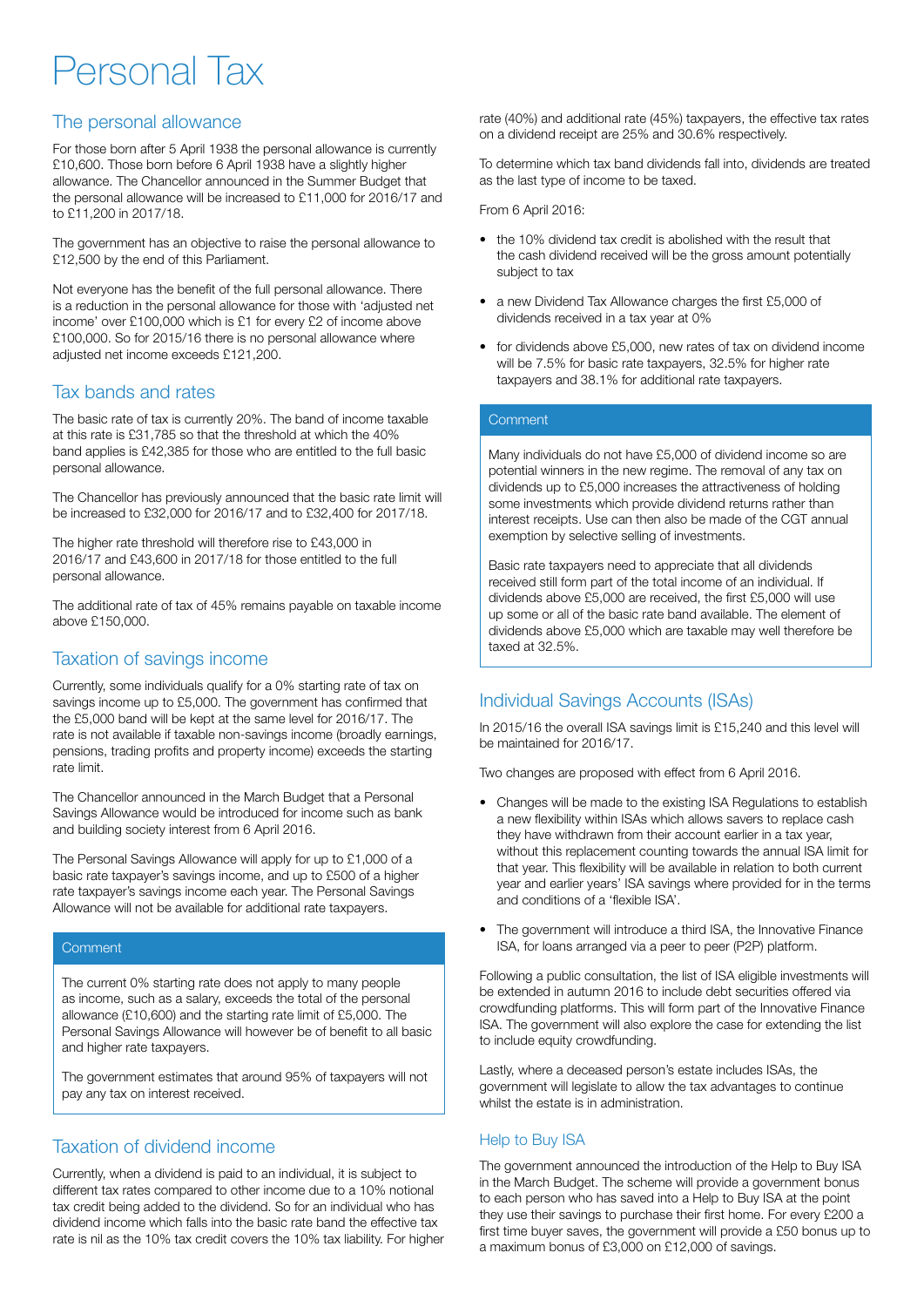Help to Buy ISAs will be available for first time buyers to start saving into from 1 December 2015. First time buyers will be able to open their Help to Buy ISA accounts with an additional one off deposit of £1,000.

#### Tax credits

A number of changes to tax credits and Universal Credit were announced in the July Budget but the Chancellor has scrapped some of the changes following a defeat of the proposals by the House of Lords.

The government has confirmed that:

- The rate at which a tax credit claimant's award is reduced as each pound of their income exceeds the income threshold (known as the taper rate) will remain at 41% of gross income from April 2016.
- The level of income at which a claimant's tax credit award begins to be tapered away (known as the income threshold), will remain at £6,420 per year from April 2016. Claimants earning below this amount will retain their maximum award. Consequently the income threshold for Child Tax Credit-only claimants will remain at £16,105 in 2016/17.
- As announced at Summer Budget 2015, the income rise disregard in tax credits will reduce from £5,000 to £2,500. This is the amount by which a claimant's income can increase in-year compared to their previous year's income before their award is adjusted.

The changes to Universal Credit announced at Summer Budget will go ahead as planned from 2016/17.

#### **Comment**

There are two types of tax credits; Working Tax Credit (WTC) and Child Tax Credit (CTC). The CTC is potentially available to families who have responsibility for one or more child.

The Universal Credit is gradually being introduced. It is a new type of benefit replacing six existing benefits - income-based jobseeker's allowance, income-related employment and support allowance, income support, housing benefit, WTC and CTC.

#### New Tax-Free Childcare scheme

In Budget 2013, the government announced new tax incentives for childcare. This scheme is expected to launch in 2017.

Under the scheme the relief will be 20% of the costs of childcare up to a total of childcare costs of £10,000 per child per year. The scheme will therefore be worth a maximum of £2,000 per child (£4,000 for a disabled child).

The government has announced changes to the conditions to qualify for Tax-Free Childcare. All parents in the household must:

- meet a minimum income level based on the equivalent of working 16 hours a week at the National Living Wage (increased from eight hours at the National Minimum Wage)
- each earn less than £100,000 a year (reduced from £150,000), and
- not already be receiving support through tax credits or Universal Credit.

The current system of employer supported childcare will continue to be available for current members if they wish to remain in it or they

can switch to the new scheme. Employer supported childcare will continue to be open to new joiners until the new scheme is available.

It is proposed that parents register with the government and open an online account. The scheme will be delivered by HMRC in partnership with National Savings and Investments, the scheme's account provider. The government will then 'top up' payments into this account at a rate of 20p for every 80p that families pay in.

#### Free childcare

From September 2017 the free childcare entitlement will be doubled from 15 hours to 30 hours a week for working parents of 3 and 4

year olds. The government will implement this extension of free hours early in some local areas from September 2016. This free childcare is worth around £5,000 a year per child. The 30 hours free childcare offer for working parents of 3 and 4 year olds has been extended to help families maintain childcare



arrangements

and support the transition back to work at the end of their parental leave or period of ill health.

# Pensions – restriction on tax relief

In the Summer Budget, further restrictions were announced to the amount of Annual Allowance that would be available to individuals. The Annual Allowance provides an annual limit on tax relieved pension savings. It is currently £40,000 (although some individuals may be entitled to a higher figure due to transitional provisions). From 6 April 2016 the government has introduced a taper to the Annual Allowance for those with adjusted annual incomes, including their own and employer's pension contributions, over £150,000. For every £2 of adjusted income over £150,000, an individual's Annual Allowance will be reduced by £1, down to a minimum of £10,000.

The government also wants to make sure that the right incentives are in place to encourage saving into pensions in the longer term. The government therefore launched a consultation in July 2015 on whether there is a case for reforming pensions tax relief. The government is considering the responses received and will publish a response at Budget 2016.

# Secondary market for annuities

The government will remove the barriers to creating a secondary market for annuities, allowing individuals to sell their annuity income stream. The government will set out further details on this measure, including the framework for the consumer protection package, in its consultation response this December.

#### State pension

The state pension will rise in April 2016 by £3.35 to £119.30 per week. In addition the 'triple lock', which ensures that the state pension rises in line with the highest of the growth in prices, average earnings or 2.5%, will be maintained.

The new single-tier state pension will be set at £155.65 per week from April 2016.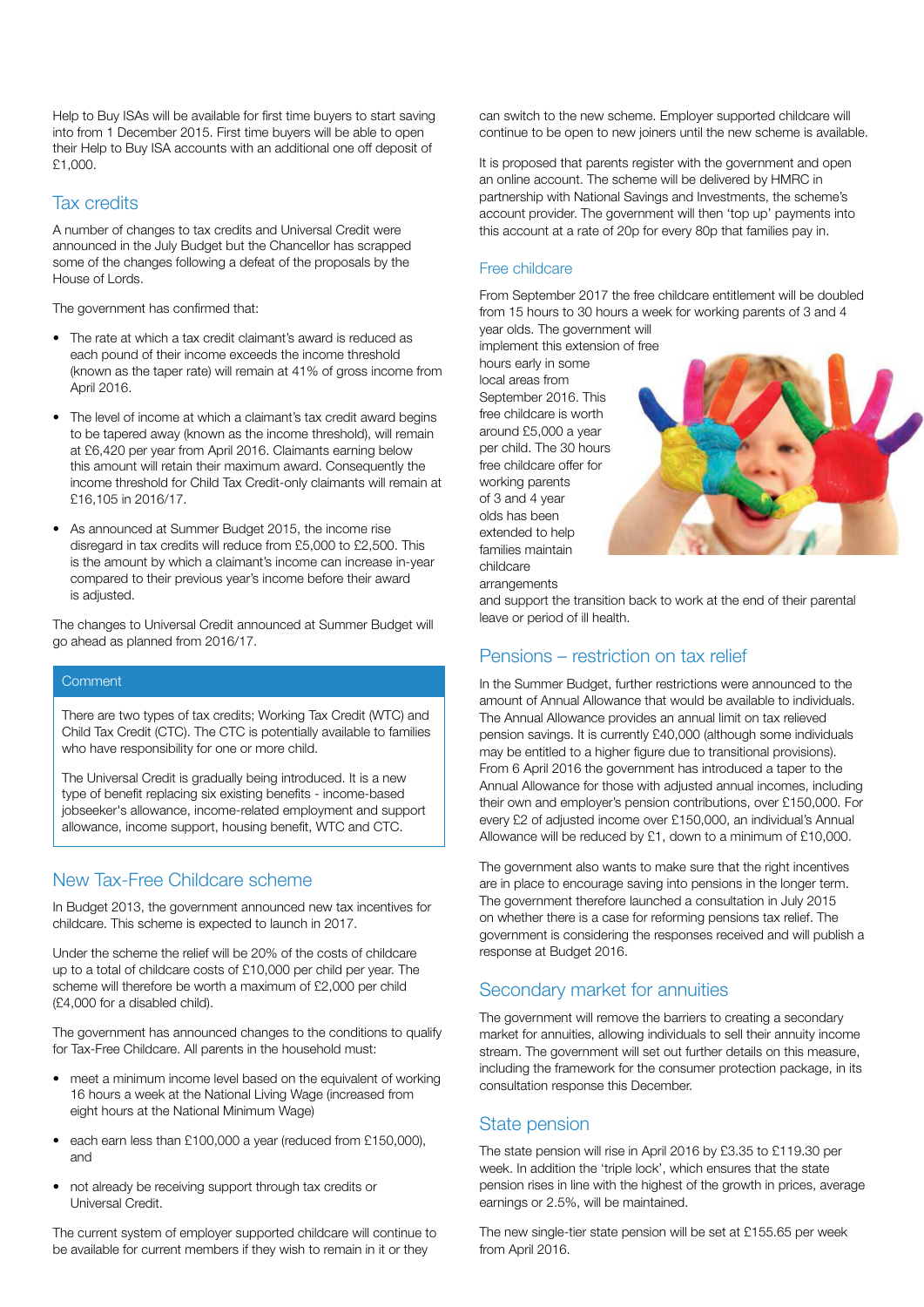# Business Tax

# Corporation tax rates

The main rate of corporation tax is currently 20% and this rate will continue for the Financial Year beginning on 1 April 2016. The main rate of corporation tax will then be reduced as follows:

- 19% for the Financial Years beginning on 1 April 2017, 1 April 2018 and 1 April 2019
- 18% for the Financial Year beginning on 1 April 2020.

# Annual Investment Allowance (AIA)

The AIA provides a 100% deduction for the cost of most plant and machinery (not cars) purchased by a business, up to an annual limit and is available to most businesses.

The maximum amount of the AIA was temporarily increased to £500,000 from April 2014 until 31 December 2015. The level of the maximum AIA will now be set permanently at £200,000 for all qualifying investment in plant and machinery made on or after 1 January 2016.

Where a business has a chargeable period which spans 1 January 2016 there are transitional rules for calculating the maximum AIA for that period.

#### **Comment**

The timing of the expenditure around 1 January 2016 is critical for businesses with a chargeable period which straddles this date. For example a company with a 31 March year end has an AIA limit for the year to 31 March 2016 as follows:

| April 2015 – December 2015 | $9/12 \times$ £500,000 = £375,000 |          |
|----------------------------|-----------------------------------|----------|
| January 2016 – March 2016  | $3/12 \times$ £200,000 = £50,000  |          |
| Total                      |                                   | £425,000 |

However any AIA available on expenditure in the second period would be limited to the time apportioned maximum in that period. So, for expenditure incurred on or after 1 January until 31 March 2016, the maximum amount of relief will only be £50,000.

# Corporation tax of 45% on restitution interest

The government has provided that a special 45% rate of corporation tax is to be applied to restitution interest. This measure was legislated for in Finance (No.2) Act 2015. Restitution interest can arise when a company has made a claim to the courts in relation to tax paid under a 'mistake of law' where HMRC are the defendants. Any interest award that represents compensation for the time value of money is restitution interest. If received on or after 21 October 2015, this interest will be charged at a special rate of 45%. This rate does not apply to any amounts which represent the repayment of

overpaid tax or interest payments by HMRC under statutory provisions.

# Research and development (R&D)

The government has introduced a voluntary Advanced Assurance scheme for small businesses making their first R&D claim. The scheme commenced in November 2015 and provides successful applicants assurance that HMRC will allow their first three years of R&D tax relief claims without further enquiry. The government also intend to improve their communication and guidance for small companies seeking to claim R&D tax relief.

### Loans to trustees of charitable trusts

Under current legislation, loans made by close companies to trustees of charitable trusts which are participators, or associates of participators, in the company could be liable to a tax charge of 25% under 'loans to a participator' rules. Any such loans made on or after 25 November 2015 will now be exempt from this charge. The new rule only applies where the loan received by the trustee is applied wholly to the purposes of the charitable trust.

# Extending averaging for farmers

The averaging period for self-employed farmers will be extended from two years to five years as of April 2016, with farmers having the option of either averaging period.

# Eligible investments for venture capital schemes

With effect from 30 November 2015, the provision of reserve energy generating capacity and the generation of renewable energy benefiting from other government support by community energy organisations will no longer be qualifying activities for the Enterprise Investment Scheme (EIS), Venture Capital Trusts (VCT), the Seed Enterprise Investment Scheme and enlarged Social Investment Tax Relief (SITR). The government will exclude all remaining energy generation activities from the schemes from 6 April 2016 as well as from the enlarged SITR. The government will also continue to explore options to introduce increased flexibility for replacement capital within the schemes.

# Corporate debt and new accounting standards

The government will legislate to update the tax rules for company debt to ensure that they interact correctly with new accounting standards in three specific circumstances. Details of the circumstances will be contained in the draft Finance Bill 2016 clauses to be issued in early December.

# Company distributions

Later this year the government will publish a consultation on the rules concerning company distributions. There will also be a Targeted Antiavoidance Rule to prevent opportunities for income to be converted to capital in order to gain a tax advantage.

# Anti-avoidance

Specific anti-avoidance amendments have been made or are proposed in relation to the following:

- The intangible fixed asset rules for partnerships with corporate members, which apply to transactions involving transfers of intangible fixed assets to the partnership that take place on or after 25 November 2015. With regard to transactions that occurred before 25 November 2015, the measure will have effect in relation to the accounting debits and credits accruing on or after that date.
- Capital allowances and leasing which will apply to certain agreements entered into on or after 25 November 2015.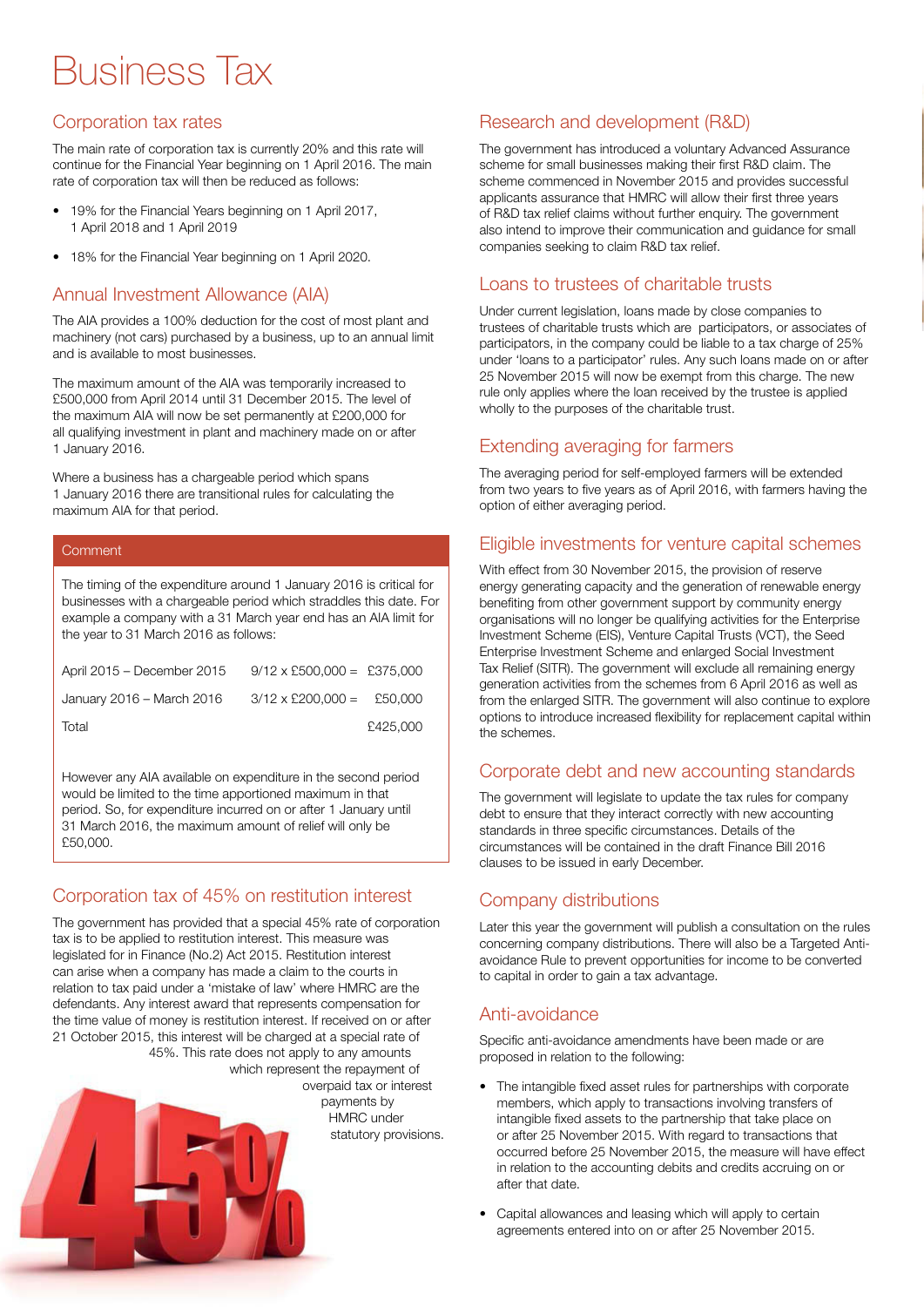

# Employment taxes

#### Employer provided cars

The scale of charges for working out the taxable benefit for an employee who has use of an employer provided car are now announced well in advance. Cars are taxed by reference to bands of  $CO<sub>2</sub>$  emissions. From 6 April 2015 the percentage applied by each band went up by 2% and the maximum charge is capped at 37% of the list price of the car.

From 6 April 2016 there will be a further 2% increase in the percentage applied by each band with similar increases in 2017/18 and 2018/19. For 2019/20 the rate will increase by a further 3%. It had been expected that the 3% diesel supplement would be removed from 6 April 2016, however this 3% differential will now be retained until April 2021.

#### NIC for apprentices under 25

The government will abolish employer NIC up to the upper earnings limit for apprentices aged under 25. This will come into effect from 6 April 2016. Draft regulations have been issued to define a relevant apprentice. An apprentice needs to:

- be working towards a government recognised apprenticeship in the UK which follows a government approved framework/ standard
- have a written agreement, giving the government recognised apprentice framework or standard, with a start and expected completion date.

#### Comment

The proposals exclude apprenticeships which do not follow government approved frameworks, also known as common law apprenticeships.

# Apprenticeship levy

The government will introduce the apprenticeship levy in April 2017. It will be set at a rate of 0.5% of an employer's paybill, which is broadly total employee earnings excluding benefits in kind, and will be paid through PAYE. Each employer will receive an allowance of £15,000 to offset against their levy payment. This means that the levy will only be paid on any paybill in excess of £3 million.

# National Living Wage

The government will introduce a new National Living Wage (NLW) for workers aged 25 and above, by introducing a premium on top of the National Minimum Wage (NMW). From April 2016, the NLW will be set at £7.20 an hour. This rate is 50p higher than the current NMW rate

# NIC Employment Allowance

The NIC Employment Allowance was introduced from 6 April 2014. It is an annual allowance which is available to many employers and can be offset against their employer NIC liability.

From April 2016, the government will increase the NIC Employment Allowance from £2,000 to £3,000 a year. The increase will mean that businesses will be able to employ four workers full time on the new NLW without paying any NIC.

To ensure that the NIC Employment Allowance is focussed on businesses and charities that support employment, from April 2016, companies where the director is the sole employee will no longer be able to claim the Employment Allowance.

#### Review of employee benefits

From 6 April 2016 a number of changes are introduced relating to the tax treatment of employee benefits in kind and expenses:

- The £8,500 threshold below which employees do not pay income tax on certain benefits in kind will be removed. There will be new exemptions for carers and ministers of religion.
- There will be a statutory exemption for certain expenses reimbursed to an employee. This will replace the current system where employers have to apply for a dispensation to avoid having to report non-taxable expenses (on forms P11D).
- HMRC will be able to issue Regulations to allow employers to include taxable benefits in pay and thus account for PAYE on the benefits. Employers will therefore not have to include these items on forms P11D.

#### **Comment**

The statutory exemption for reimbursed expenses will mean that all employees will automatically get the tax relief they are due on qualifying expenses payments.

If an employer wants to pay a set rate to employees for certain expenses, the employer will be able to apply to HMRC for approval to pay or reimburse expenses of employees at a rate set out in the application. HMRC can agree (an approval notice) if they are happy that the payment is a reasonable estimate of the amount of expenses actually incurred.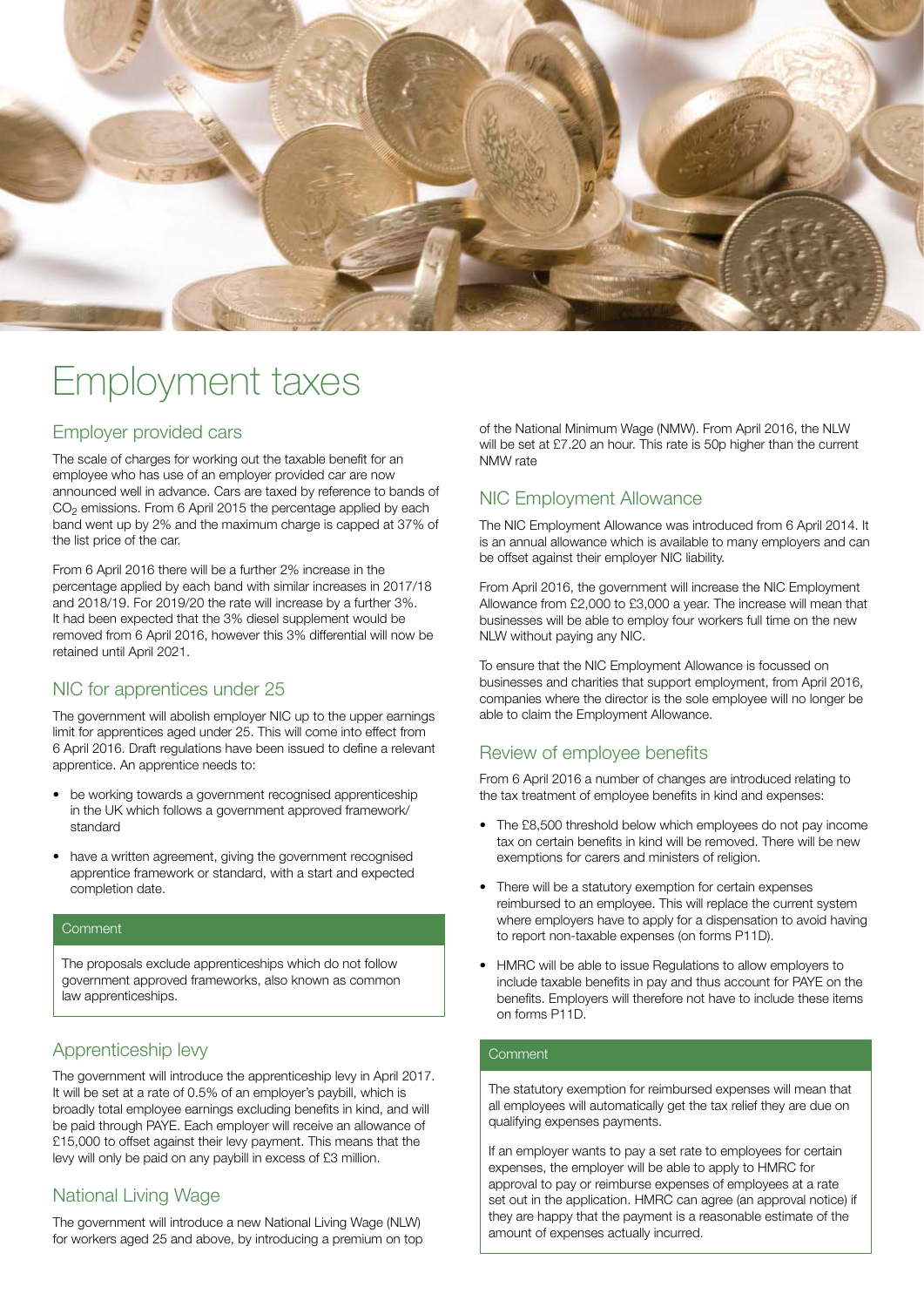

#### Review of employment status

The government has responded to the final report of the Office of Tax Simplification (OTS) review of employment status and is taking forward the majority of recommendations.

### Taxation of accommodation benefits

Following recommendations from the 2014 OTS report on simplifying the administration of employee benefits and expenses, the government will publish a call for evidence on the current tax treatment of employer provided living accommodation.

#### Tax relief for intermediaries on travel and subsistence

The government will legislate to restrict tax relief for travel and subsistence expenses for workers engaged through an employment intermediary, such as an umbrella company or a personal service company. Following consultation, relief will be restricted for individuals working through personal service companies where the intermediaries legislation applies. This change will take effect from 6 April 2016.

#### Salary sacrifice

The government remains concerned about the growth of salary sacrifice arrangements and is considering what action, if any, is necessary. The government will gather further evidence, including evidence from employers, on salary sacrifice arrangements to inform its approach.

#### Pensions auto enrolment minimum contribution rates

Pensions auto enrolment introduces a statutory obligation on employers to automatically enrol eligible employees in a pension scheme and pay pension contributions for the employees from the employer's staging date. The contributions are being phased in with total minimum contribution rates initially set at 2% of qualifying earnings of which the minimum employer contribution is 1%. The contribution rates were set to increase from October 2017 to 5% (2% employer minimum) and 8% (3% employer minimum) from October 2018.

The government has announced that they will delay these two scheduled increases in automatic enrolment minimum contribution rates by six months each, to align these changes with the start of the tax year.

### Real Time Information (RTI) 'on or before' reporting

The two year temporary relaxation, allowing existing micro-employers to report all payments they make in a tax month on or before the last payday in the tax month rather than on or before each and every payday, will end as planned on 5 April 2016.

This will align the treatment for existing micro-employers with all other employers.

# Capital Taxes

# Capital gains tax (CGT) rates and annual exemption

No changes have been announced in respect of CGT rates or the annual exemption.

# CGT: payment window

From April 2019, a payment on account of any CGT due on the disposal of residential property will be required to be made within 30 days of the completion of the disposal. This will not affect gains on properties which are not liable for CGT due to Private Residence Relief.

#### **Comment**

Currently, CGT is not payable on a disposal of an asset until 31 January following the tax year in which a disposal is made. So a disposal made on the 6 April 2016 will not result in a tax bill until 31 January 2018.

This measure is another blow for buy to let landlords.

# Inheritance tax (IHT) nil rate band

The IHT nil rate band is currently frozen at £325,000 and will remain at this figure until April 2021.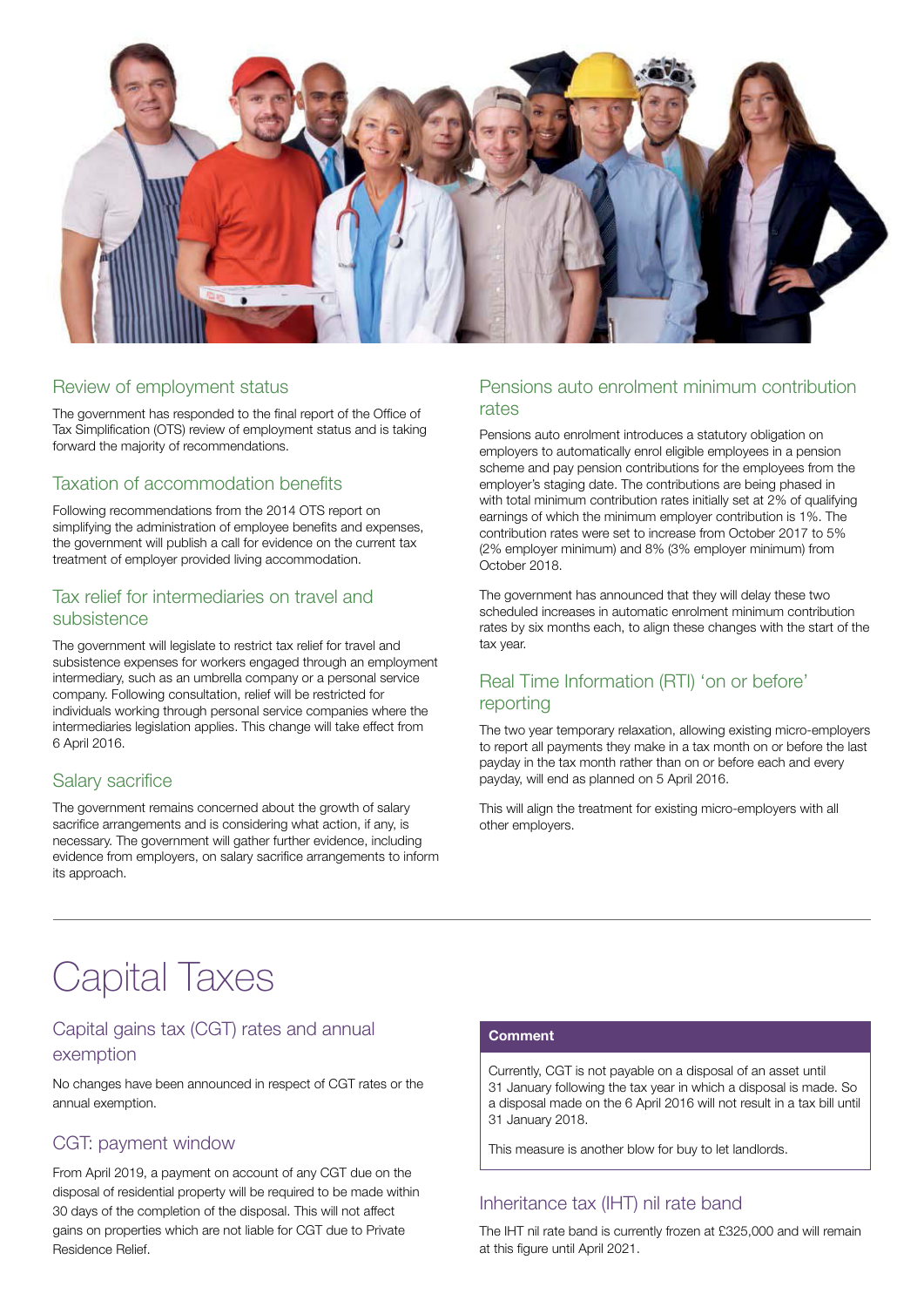# IHT residence nil rate band

An additional nil rate band has been introduced where a residence is passed on death to direct descendants such as a child or a grandchild. In addition, the property can pass to a current or surviving spouse or civil partner of a direct descendant. The band is not available for deaths before 6 April 2017. The band will initially be £100,000 in 2017/18, rising in stages to £175,000 by 2020/21.

The residence nil rate band can only be used in respect of one residential property which has, at some point, been a residence of the deceased. There is a tapered withdrawal of the residence nil rate band for estates with a net value (after deducting any liabilities but before reliefs and exemptions) of more than £2 million.

The residence nil rate band cannot be greater than the value of the property at the date of death.

#### Increasing the residence nil rate band for surviving spouses

A surviving spouse may be entitled to an increase in the residence nil rate band if the spouse who died earlier has not used, or was not entitled to use, their full residence nil rate band. The increase applies even if the earlier death was before 6 April 2017.

The calculations involved are potentially complex but the increase will often result in a doubling of the residence nil rate band for the surviving spouse.

#### **Example**

Joe and Jill were married. Joe died in 2010 and his total estate was under £2 million. Jill dies in May 2017 and her house is bequeathed to her children. If her total estate is under £2 million the potential residence nil rate band is £200,000 (2 X £100,000). If the value of the property is less than £200,000, the increase in the nil rate band is limited to the value of the property.

#### Proposed relief for downsizing

Proposals will be introduced in Finance Bill 2016 to provide an increase in the residence nil rate band where the value of the property into which a person has downsized limits the amount of the residence nil rate band available on death. The proposals will also provide a residence nil rate band where a person has ceased to own a home, for example, by moving into a care home. It will be available when a person downsizes or ceases to own a home on or after 8 July 2015 and assets of an equivalent value, up to the value of the residence nil rate band, are passed on death to direct descendants.

#### **Comment**

The potential increase in the nil rate band is to be welcomed by many individuals but the increase has introduced considerable complexity to IHT. From April 2017 we have three nil rate bands to consider. The standard nil rate band has been a part of the legislation from the start of IHT in in 1986. In 2007 the ability to utilize the unused nil rate band of deceased spouse was introduced enabling many surviving spouses to have a nil rate band of up to £650,000. By 6 April 2020 some surviving spouses will be able to add £350,000 in respect of the residence nil rate band to arrive at a total nil rate band of £1 million. However this will only be achieved by careful planning and, in some cases, it may be better for the first deceased spouse to have given some assets to the next generation and use up some or all of the available nil rate bands.

# Deeds of variation

Following the review announced at March Budget 2015, the government will not introduce new restrictions on how deeds of variation can be used for tax purposes but will continue to monitor their use.

#### **Comment**

A deed of variation allows a beneficiary under a will or an intestacy to re-direct part or all of the estate they have received to another person. Subject to meeting certain conditions, the parties to a deed can choose that the terms of the deed will be treated for IHT and/or CGT purposes as if they been part of the deceased's will.

Deeds can therefore be very effective at changing tax liabilities.